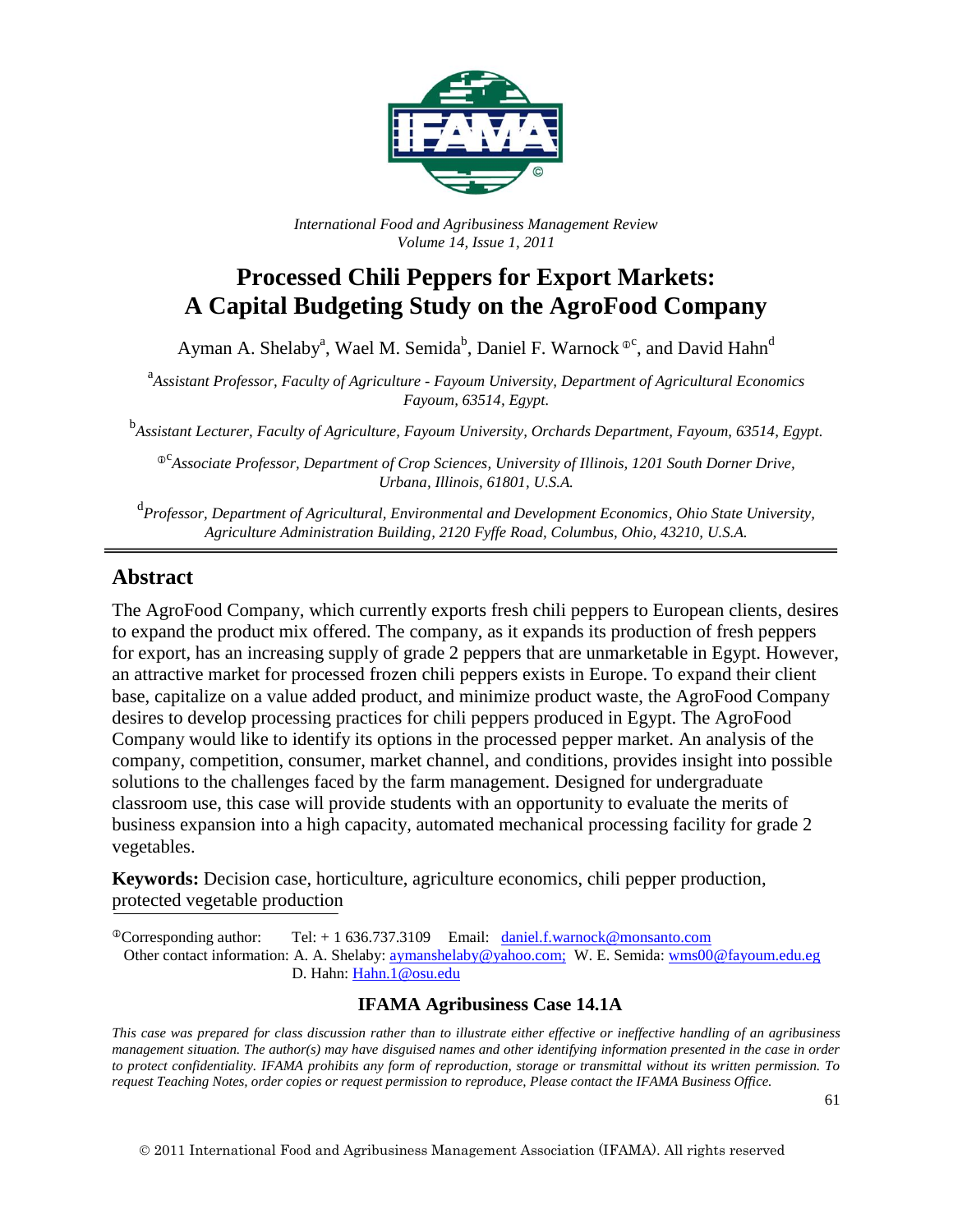#### **Introduction**

In Egypt at the corporate headquarters of AgroFood Company, a discussion is taking place between the company owners, Mr. Salah Hegazy, Mr. Ahmed Farrag, and Ms. Nada Polis. The company has significantly increased their production of fresh chili peppers to meet European Union (EU) client requests. The increased production has resulted in a surplus of grade 2 peppers. The discussion is about how to capitalize on what is normally a wasted product by adding value to the grade 2 peppers through processing and packaging.

*"The demand for AgroFood chili peppers is a little overwhelming. I knew the market was attractive, but never thought it would expand so rapidly. Our production facilities are running at capacity." said Salah.*

*"Yes, the chili pepper products are a great opportunity for the company. I am concerned however with the amount of peppers that do not meet export standards for the fresh market. We're doing a great job of keeping the percentage of grade 2 product low, but our increase in production level is generating a fairly large tonnage of grade 2 peppers. I wonder if there might be a way to capitalize on these cull peppers. Nada, did you connect with the local restaurants and hotels to see if they might be interested in processed frozen chili pepper?" said Ahmed.* 

*"I not only contacted local outlets, I was able to connect with a potato processing company to determine if we may be able to partner with them for distribution of processed frozen chili peppers to European clients. After discussions with the potato company owners and potential clients in Europe, I believe that we can fill a niche for organically produced, processed, and frozen chili peppers. We need to determine if our pilot program for processing the grade 2 peppers should be expanded to a highly automated system." said Nada.*

*"We need to analyze the situation a bit more before we commit to the expansion. After that, I think we will be able to determine if this opportunity is financially beneficial to the AgroFood Company." said Salah.*

After this conversation, the management of AgroFood Company embarked upon a fact finding expedition to determine if expansion into processed and frozen vegetables was in the company's best interest.

#### **The Case**

*Company Background:* The AgroFood Company was established in 1992 by three partners, two Egyptians, Mr. Salah Hegazy and Mr. Ahmed Farrag, and one Italian, Mr. M. Simaria, with each partner taking responsibility for a different operation within the company. Mr. Hegazy oversaw general affairs and communications with import companies, Mr. Farrag was responsible for the production of fruit and vegetables, and Mr. Simaria took care of marketing. Upon the death of Mr. Simaria in 2004, his wife, Mrs. Nada Polis, acquired her husband's portion of the AgroFood Company and maintains an active role in company management.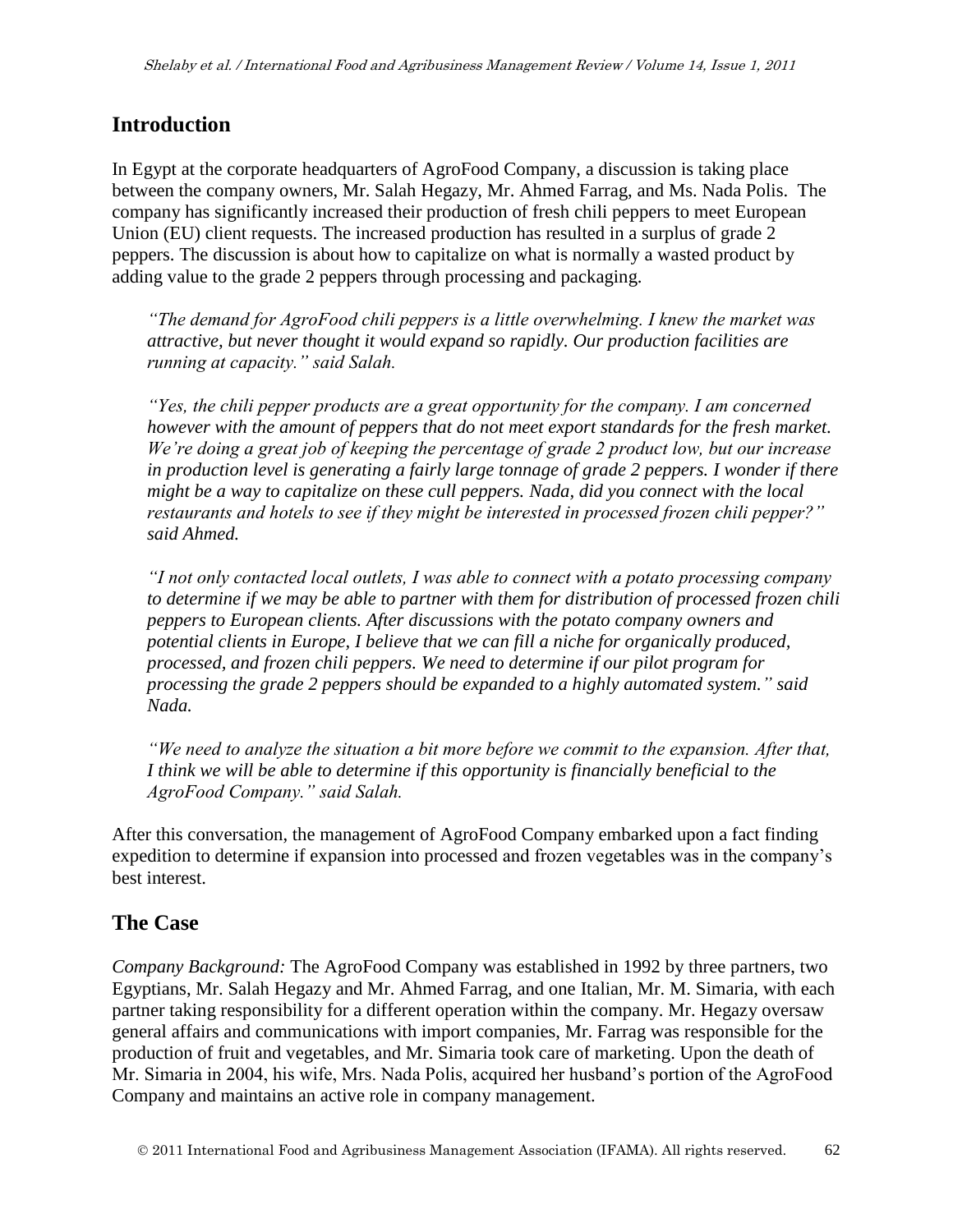In the beginning, the firm exported only fava beans, but it quickly expanded its operations to include the exportation of potatoes to Turkey. The owners then discovered that potato exportation to the European Union (EU) market was profitable and expanded their potato cultivation accordingly. The company has altered its product mix over several years to meet market requirements and fill market niches. Because of this, the AgroFood Company is now one of the leading Egyptian agricultural firms exporting potatoes and onions to the EU market.

The AgroFood Company believes that the EU market is a key to future success of the company. With a population of more than 491 million people, the EU market is considered the largest market to which products may be exported from the AgroFood Company. The EU market is geographically close to Egypt and has limited raw materials and production capacity (EuroStat, 2008). Consumers in the EU market have tremendous purchasing power (GDP per capital = 23,500  $\epsilon$ ), healthy lifestyles, and enjoy convenient ready-to-use products. Dolan and Humphrey (2000) state that retail supermarkets have emphasized fresh, healthy food, ease of preparation and innovation to attract consumers. In many instances, processed frozen vegetables meet consumer expectations when fresh vegetables are unavailable.

The AgroFood Company owners have witnessed the dramatic change in marketing channels that has occurred recently within the EU market. The development of tightly knit supply chains where EU retail outlets, such as supermarkets, drive production in and exportation from African countries has resulted in major multinational food companies gaining a larger percentage of the market, while smaller retailers are forced out of the market (Dolan and Humphrey, 2000; 2004). To ensure product quality and integrity, large retailers are increasingly specifying the parameters that must be followed along the value chain including how products are grown, harvested, processed, transported, and stored (Dolan and Humphrey, 2004). Companies wanting to increase their market share in the EU must develop detailed production guidelines, invest in cold storage/processing facilities, and rapid transportation routes (Dolan and Humphrey, 2004). Success in the current EU market requires a significant paradigm shift for many specialty crop producers towards large-scale production.

The exception in the tendency toward tightly knit supply chains and large scale production is in organic produce. For organic produce, the EU supply base is fragmented and smaller companies, including Egyptian companies, can fill the unmet market demand (Dolan and Humphrey, 2000). With sales near 1.83 million United States Dollars  $(USD)^1$ , the AgroFood Company is considered a small vegetable processing company by the Union of Producers and Exporters of Horticultural Crops<sup>2</sup> (UPEHC, 2007). Recently, due to changing market demands, the AgroFood Company started organic production of high value specialty crops, such as peas, colored chili peppers, green chili peppers, green beans, broccoli, and cucumbers.

When asked to describe their reasoning for shifting production towards specialty vegetable crops under organic conditions, the company owners identified the following points:

 $\overline{\phantom{a}}$ 

<sup>&</sup>lt;sup>1</sup>Local currency of Egyptian pound (L.E.) converted to USD (\$) for publication. Conversion factor of one L.E. = 0.174 USD in November 2006 when information was collected for case.

<sup>&</sup>lt;sup>2</sup> UPEHC categories of large, medium, and small processors are based upon sales and capital expenditures of  $\geq 8.7$ million USD, 2.6 to 8.6 million USD, and < 2.6 million USD, respectively.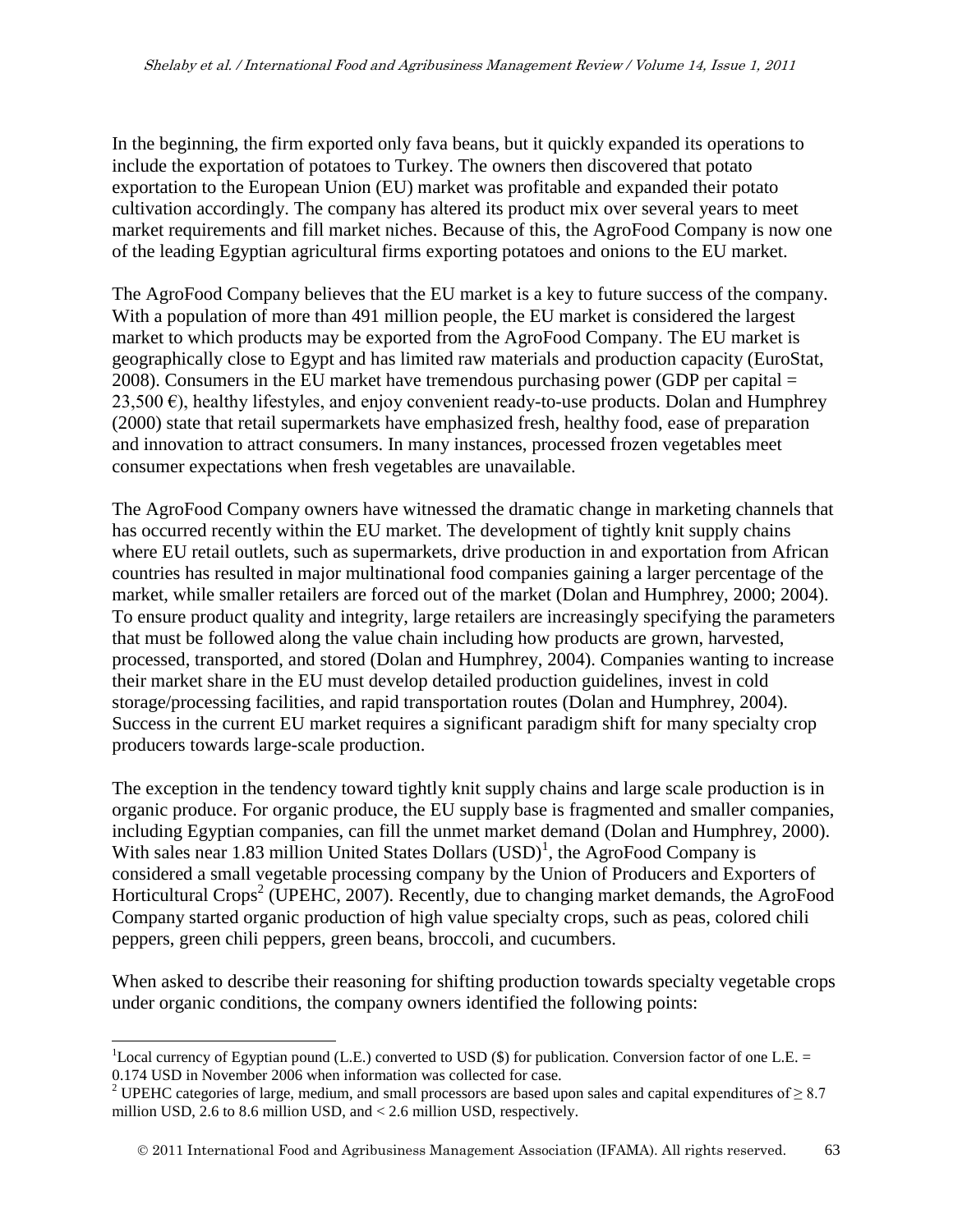- 1. Brown rot, a fungal disease which exists in some Egyptian potatoes, is unacceptable in the EU making the production of alternative crops (i.e., crops other than potatoes) more attractive.
- 2. Commodity products, such as potatoes and onions, are subject to tremendous price fluctuations based on supply and demand.
- 3. EU supermarkets are demanding more specialty crops, including organically produced products, on a year-round basis.
- 4. Consolidation in the EU market has necessitated the development of partnerships and contracts for some high value specialty vegetables.

*Company Strengths:* In light of the stated goals and justifications for shifting production towards specialty vegetable crops, the owners of the firm were asked "*What are specific strategies or strengths currently within the company that will assist you in achieving your stated goals?"* In response, the owners and managers indicated that the AgroFood Company has adopted several strategies to maintain its position as a leading producer and exporter of Egyptian vegetable products. First, the firm has adopted organic cultivation methods as prices of organic products are about 25% higher than products produced using non-organic methods. Opportunities in the organic fruit and vegetable market for developing countries, including Egypt, arise from the fact that they have advantages in land and labor, and often climatic conditions and product seasonality, compared with other countries. Partnerships with Expo Link, Industrial Modernization Center (IMC), Chamber of Food Industries (CFI), and Horticultural Export Improvement Association (HEIA) provide increased market exposure. These partnerships also provide Hazard Analysis and Critical Control Points (HACCP) analysis, gap analysis, and employee training to ensure that organic certification requirements are met by the AgroFood Company. Egyptian exporters and growers are using these advantages to become competitive in the global economy even when the overall trend of prices for organic products is decreasing due to an increased supply of products.

Second, the firm has three production locations northwest of Cairo along the Cairo-Alexandria Desert road. The first is a potato production site; the second is devoted to onion cultivation; and the third location is for specialty crops. The specialty crops production site is a 40 hectares  $(ha)^3$ organic production facility with 31.5 ha of greenhouses and 8.5 ha of open fields. Cultivation of vegetables occurs in plastic covered greenhouses which allows for protected winter production by increasing the daytime air temperature (El-Sayed, 2006a; 2006b). The use of greenhouses extends the fruiting season from 2 months up to 9 months, thereby increasing vegetable crop yields compared with open field production (Exhibit 1).

Third, the AgroFood Company has positioned itself to be able to partner with clients seeking specialty vegetables and is willing to accept some of the risks associated with evaluating new crops under Egyptian conditions. Cultivation trials at the specialty crop farm near Cairo are used to determine if proposed crops are technically feasible and financially viable. As a result of these

<sup>&</sup>lt;sup>3</sup> The local measure of land, a Feddan, converted to hectares for manuscript. One feddan = 0.42 hectares or 1.038 acres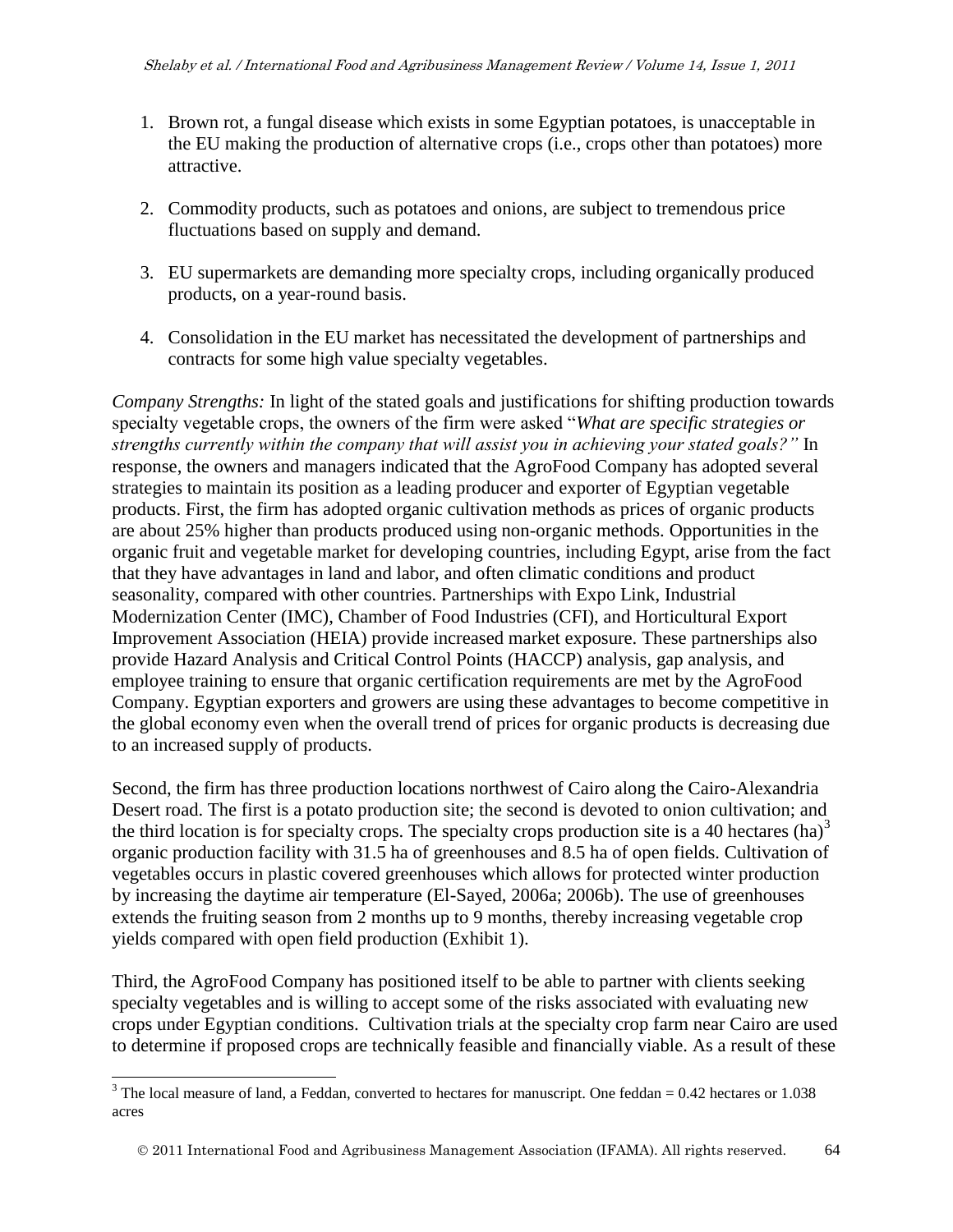efforts, the AgroFood Company has seen an increase in production and exportation of nontraditional Egyptian vegetable products, such as 'Tenderstem' broccoli (El Sayed et al., 2010) and chili peppers, to Europe.

Finally, the firm has begun expanding its product offerings to include processed fresh vegetables. Processing is seen as a future opportunity by the company owners, who have invested significant resources into establishing a cold supply chain that meets organic certification requirements for the EU market. Company owned refrigerated trucks pick up pre-cooled field packed vegetables and deliver them to a modern processing and packinghouse that only handles organically produced crops. This AgroFood Company owned post-harvest processing and cold storage capacity facility ensures that products destined for exportation are handled in a hygienically and temperature-controlled manner meeting organic certification standards. Products, after being custom packed to meet EU client requirements, are delivered by airfreight to maximize product quality, aesthetics, and freshness. As a result of this investment, the AgroFood Company has increased their market share of packaged fresh vegetables being exported to Europe.

*The Opportunity*: The firm owners and management described an opportunity resulting from an increased market share and demand for an AgroFood Company product. As production of fresh chili peppers for export increases, the AgroFood Company has an increasing supply of grade 2 peppers that are unmarketable in Egypt as a fresh product. To expand their client base, capitalize on a value added product, and minimize product waste, the AgroFood Company desires to develop processing practices for organic chili peppers that can be marketed to Egyptian restaurants and hotels catering to international visitors or that can exported to European markets. The company will continue to export the highest quality (first grade) peppers as a packaged fresh vegetable item, but the lower quality (second grade) chili peppers will be processed, packaged, and frozen for distribution to alternate markets at a later date. Currently, the company is conducting small scale processing trials with lower quality chili peppers, but has not assessed the total costs or benefits associated with expansion of this venture.

Thus, one of the first questions that must be addressed by the AgroFood Company is "*Is it feasible to use grade 2 chili peppers grown in Egypt to develop a processed and frozen specialty vegetable product for domestic and/or international markets?*" In response to this question the owners and managers of AgroFood Company provided a detailed description of current production practices in use at the specialty crops farm and their market assessment for chili peppers.

*The Chili Pepper Crop:* Pepper cultivation at the AgroFood Company specialty crops farm occurs in plastic covered greenhouses, which allows for production in winter, when it is impossible to produce such crops in open field (See UIUC 2008 for DVD on pepper production in Egyptian greenhouses). To meet the year-round demand for fresh products, chili pepper seedlings are transplanted on a total of 6.3 ha (3.15 ha per planting) on August 1 or April 1 for winter or summer seasons, respectively. From this area, the average total output per week is 7.5 metric tons, with 6 metric tons exported as fresh product and 1.5 metric tons (20%) considered grade 2 peppers.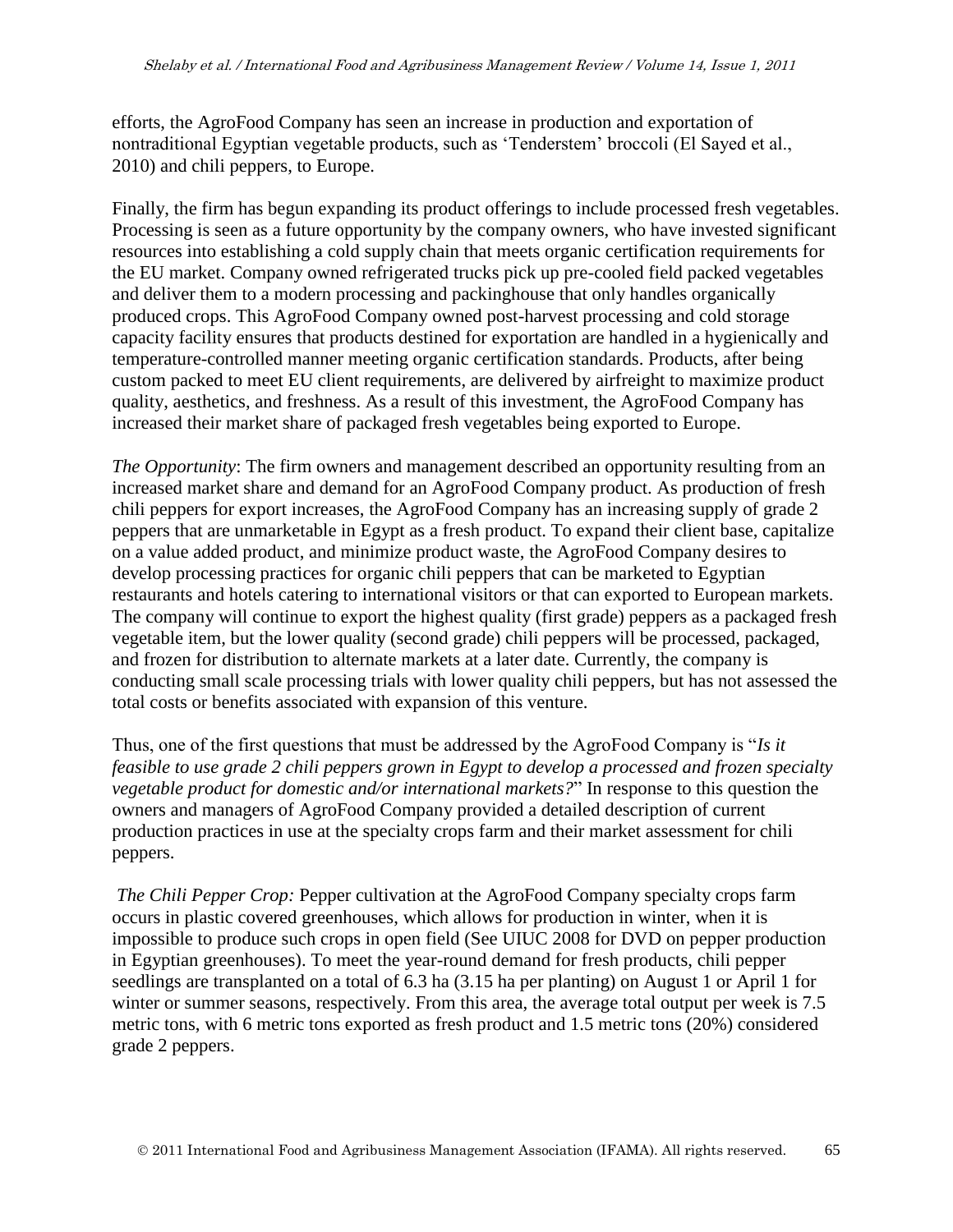*The Market Potential:* The value of exportable fresh peppers is 3.48 USD per kilogram in winter and 2.09 USD per kilogram in summer (AMAL, 2010). Unfortunately as a fresh product, the grade 2 peppers are not suitable for exportation and must be sold on the local market at 0.35 USD per kilogram because hot chili peppers are undesirable to most local users. The owners have decided that the optimal solution to the grade 2 pepper issue is to cut and freeze the peppers before marketing. The owners of the AgroFood Company indicated that the price of frozen pepper is 1.57 USD per kilogram for green or red chili peppers on the international market. Thus, the company has begun small scale processing and marketing of frozen grade 2 peppers to local restaurants and hotels. The firm is convinced that processing will create a more valuable product while avoiding some of the rapidly expanding competition in the world fresh vegetable products market. The AgroFood Company management has partnered with an existing potato processing company with established markets in the EU in an effort to introduce the AgroFood product to new clients.

*Three Options:* When asked what they considered possible options for the company to take advantage of the grade 2 peppers, the AgroFood Company management indicated there were three possible options under consideration:

- 1. Manually process the grade 2 peppers at the current processing facility and sell any future excess production to the local market as a fresh product;
- 2. Increase the volume of peppers processed by partial automation at the current processing facility; or
- 3. Increase the volume of peppers processed by building a larger processing facility with an automated processing line at a new location.

To determine if chili peppers could be processed at their current facility, AgroFood Company management began a pilot program for grade 2 chili peppers. The owners were asked to describe this pilot program.

*AgroFood Company Pilot Program for Processing Chili Peppers:* After bulk harvest and precooling to remove field heat, peppers are transported to the AgroFood Company processing facility by refrigerated trucks. Upon arrival, the peppers are washed, sorted into grade 1 and grade 2 fruit, and then packaged or processed accordingly. The first grade peppers are packaged, weighed, and sealed in plastic bags before being palletized and cold stored until shipping to fresh market clients. About 30 employees are required to process the grade 1 peppers. The second grade peppers are hand cut into small cubes by 10 workers at a rate of 1.5 metric tons per week. Workers processing vegetables are paid about 8.70 USD per week. After cutting, the processed product is packed, weighed, sealed, palletized, and frozen. The chopped chilies are stored frozen until a suitable quantity is acquired to attract a large scale buyer.

The success of chili pepper production in Egypt, the ease with which chilies can be processed at the AgroFood Company station, and the identification of buyers for the product indicated to the management that expansion to a highly mechanized processing line for vegetables may be a strategic investment. Company owners and management were asked *"What would a highly*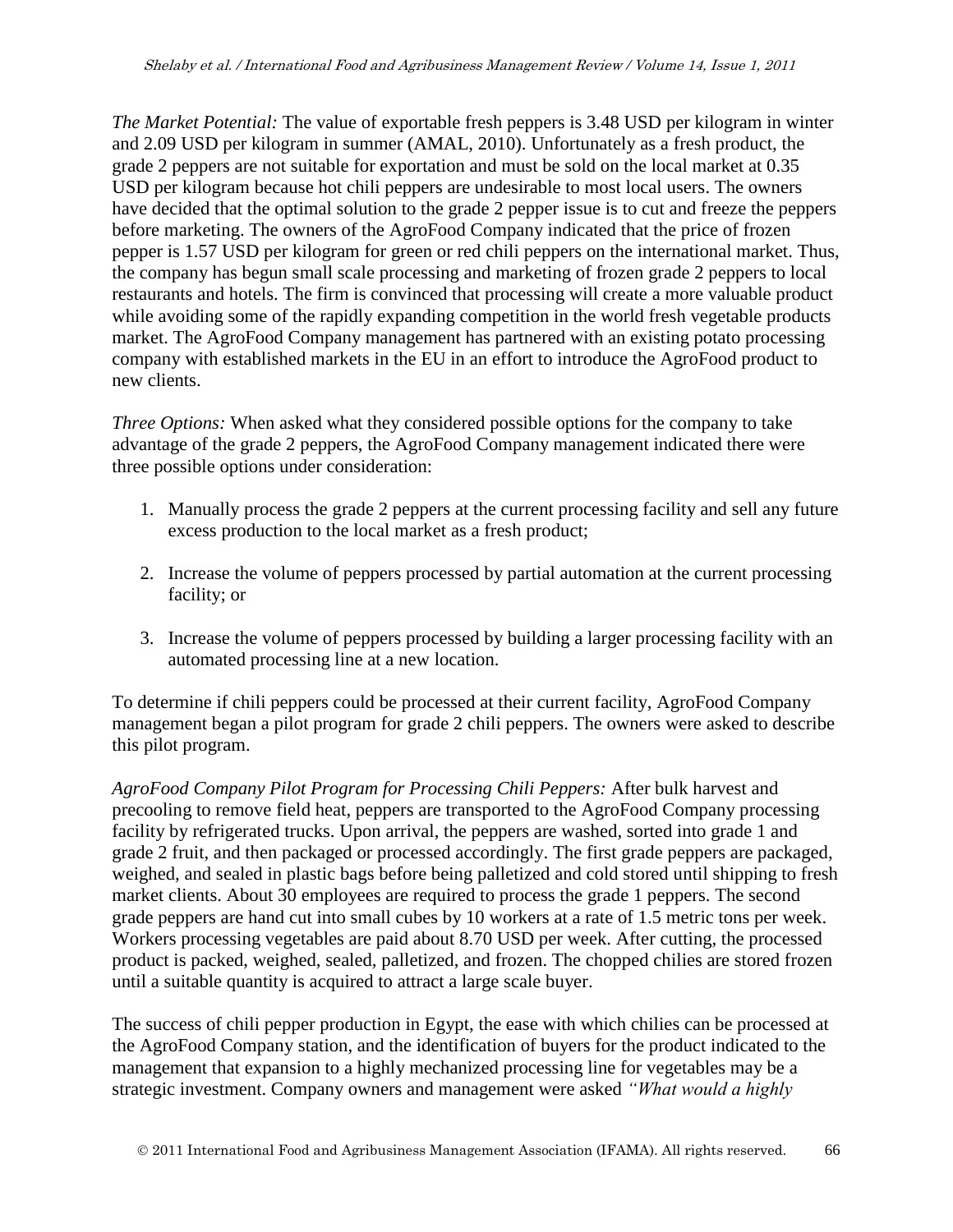*mechanized processing line look like and what might be the costs for expansion?"* The following section highlights what can be considered a "standard" vegetable processing line and some of the initial capital investments needed to establish such a line.

*Vegetable Processing Line:* Vegetable processing is highly specialized and requires an integrated system from harvest to market to ensure that the delivered product meets acceptable industry and consumer standards. The standard steps for a frozen vegetable processing line from field to storage include:

- 1. Harvesting vegetables, presorting in the field, and bulk packaging,
- 2. Removing soil and field heat by washing and precooling,
- 3. Sorting into grades for fresh market or processing,
- 4. Processing
	- a. Hand trimming/coring if needed,
	- b. Sanitizing wash,
	- c. Chopping or shredding,
	- d. Blanching, and cooling
	- e. Freezing,
	- f. Packaging/labeling,
- 5. Storing product or shipping to client.

Vegetable processing lines must be hygienic and temperature-controlled to ensure consumer health and maintain product quality. Precoolers or hydrocoolers rapidly remove field heat from produce and significantly reduce product perishability during processing. The use of refrigerated trucks and docks will prevent the produce from warming during the transport and delivery to the processing station. The processing of vegetables involves simple physical operations such as cleaning, washing, trimming, coring, slicing, shredding, and other related steps to eliminate inedible parts. Washing the whole and cut products in sanitized water is an essential step in reducing the number of microbes on the product to meet food safety standards.

After the product has been prepped by hand and sanitized, it travels to a mechanical cutter for slicing, chopping, or shredding depending upon final product form. For frozen vegetables, blanching (scalding) at 85º C for 2 minutes is required to stop enzyme functions and mitigate pathogens. Once blanched, the processed vegetables are cooled to 30º C, individually quick frozen (IQF) to  $-10^{\circ}$  C, and then transferred to a packing station for weighing, bagging, and sealing. When IQF processing is unavailable, large freezer units are used for freezing loose, small-sized processed vegetables after packaging. These free standing freezers may also be used for storage of packaged products before shipping to clients.

Using mechanical processing allows fresh produce to be handled in an efficient and economical manner. Processing lines are often modular in nature, meaning that companies can pick and choose the specific units of equipment needed for their particular location, desired product, or price (See Exhibit 2). Processing capacity is limited by the slowest machine used in the line. Additionally, many units on the line may be used with multiple crops. This flexibility and dualuse capacity makes the initial evaluation of processing equipment a critical choice for most companies. This flexibility and dual-use capacity can also create challenges for companies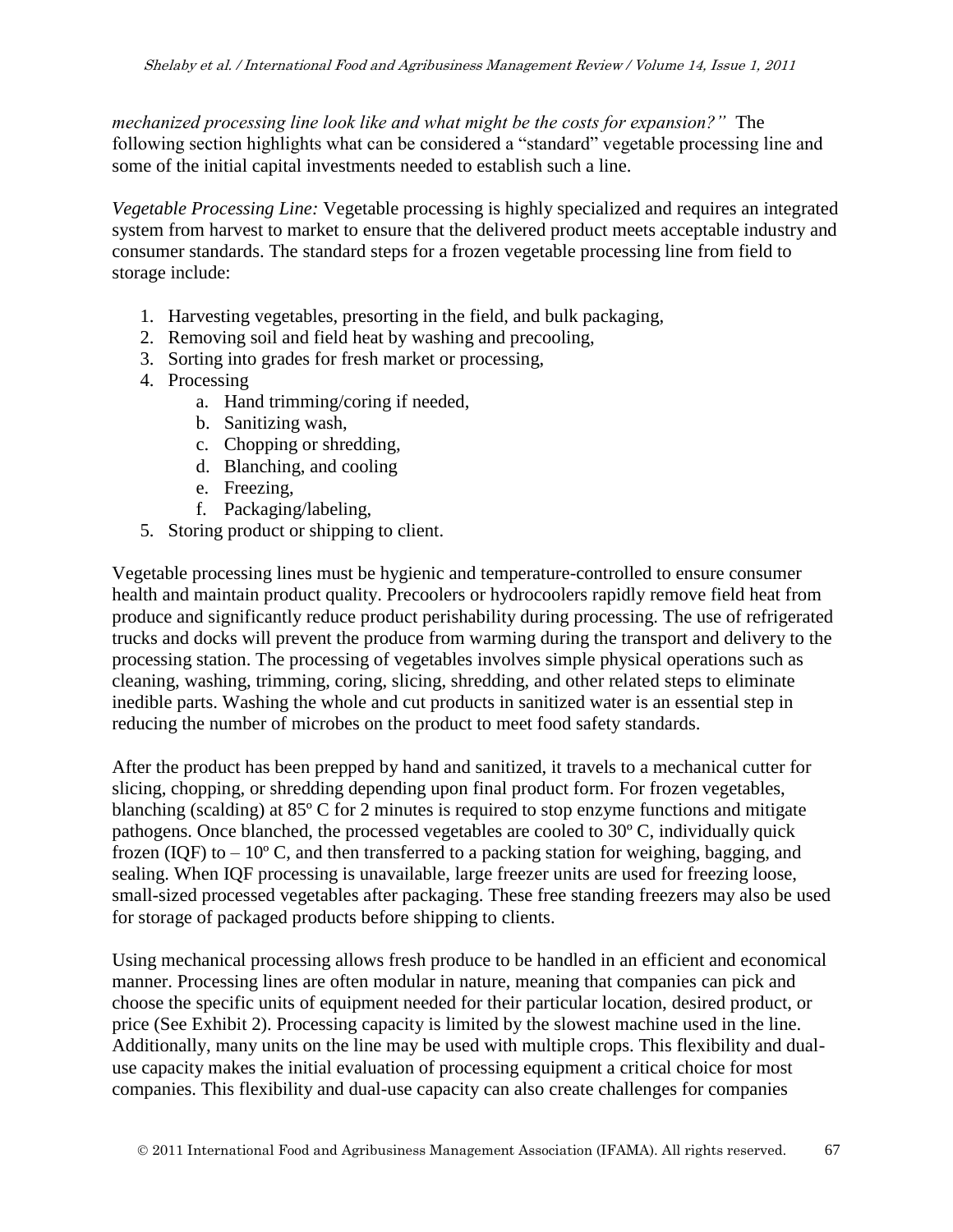seeking to maintain organic certification, in that processing lines handling organic products must maintain spatial separation from processing lines handling non-organic products. Proper firewalls, such as separate facilities, must be in place for organic certification to be maintained.

*Future Forecast:* After investigating vegetable processing lines and potential equipment needs, the AgroFood Company management decided that Options 1and 2 listed above may not be possible due to space constraints at the existing facility. A maximum of 70 employees can effectively utilize the space. Given the projected annual growth rate in production of 10%, the current facility would reach maximum capacity during year 7 when 53 employees would be needed for the fresh pepper stations and 18 employees would be needed for the processed pepper stations. Grade 2 processing stations would be unavailable after year 7 as all facility space would house grade 1 pepper stations to meet the anticipated demand for fresh chili peppers through year 10. The current facility is too small to install an automated line for processing peppers. Therefore, Option 2 is not a solution to the situation. Thus, the company needs to determine the benefits and costs of Options 1 and 3 given these constraints. The owners and managers assisted the authors in identifying essential processing line equipment, determining labor needs for the proposed line, and projecting company growth over the next ten years. With this information, individual scenarios can be calculated to identify how expansion into processed frozen chili peppers may benefit the AgroFood Company.

*Essential Equipment for Expansion:* For Option 1, the owners expect to purchase a minimal amount of new equipment including three trim stations and one packing station. An existing precooler and a free standing freezer will be used to remove field heat and freeze the packaged product. The purchased equipment has a useful life of five years with a salvage value of five percent of the original price (See Exhibit 2). Replacement of the equipment should occur after five years and is expected to cost 25% more than the original price.

For Option 3, the Agro-Food Company desires to install a partially automated pepper processing line for their grade 2 peppers. To remove field heat, a second precooler will be purchased and stationed at the AgroFood Company specialty farms production site. Cooled product will be transported to the processing facility in company owned refrigerated trucks at a cost of 5.22 USD per metric ton. The company plans to construct and equip a 500 square meter building. Building construction is projected to cost 348,000 USD (Swanson et al., 2004). This building will contain a 6-person trim station, one flume system with shaker, one mechanical cutter, a blanching system, a cooling system, a 4-person packing table, and two free standing freezers. The building and equipment have a useful life of five to ten years with salvage values of 5 to 20% of the original purchase price (See Exhibit 2). Replacement of the processing line equipment will occur after five years and is expected to cost 25% more than the original purchase price. Exhibit 2 provides readers with costs (year 1), capacity, life expectancy, and salvage value for line equipment.

In addition to capital expenses, the costs of operating this processing line will include peppers for processing, labor, and utilities. The AgroFood Company specialty crops site currently produces 390 metric tons of chili peppers annually at a cost of 161.80 USD per metric ton. Grade 2 peppers represent 78 metric tons of the total production and yield 70 metric tons of peppers suitable for processing. Additional shrinkage (10%) during processing due to trimming and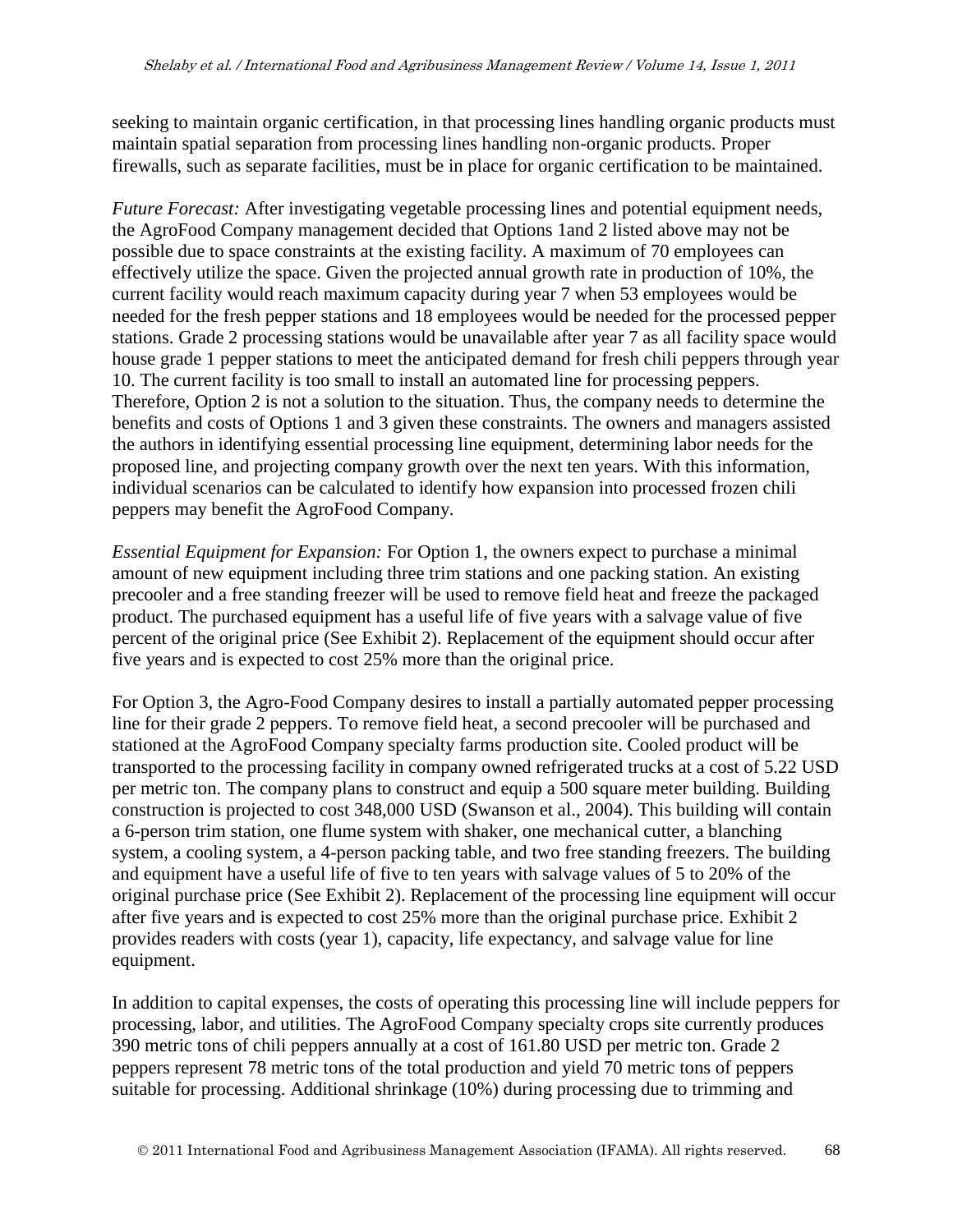coring results in 63 metric tons of processed chili peppers. Local delivery costs are estimated at 5.22 USD per metric ton. The planned processing facility will employee eleven individuals; five product handlers at 34.80 USD per month, five equipment operators at 52.20 USD per month, and one manager at 174.00 USD per month. Processing facility utilities (electric and water) are estimated to cost 522.00 USD per month. Consumable supplies used in packaging the processed peppers are estimated to be 121.80 USD per metric ton. Once processed and packaged, the value of the product is 1,566.00 USD per metric ton when exported to the E.U.

The AgroFood Company management plans to increase chili pepper production 10% annually to meet the growing demand for fresh chili peppers. Consequently, the company estimates that the volume of peppers for processing will increase 10% per year, from 70 to 166 metric tons in 10 years. Production and packaging costs are expected to rise 10% annually. Utility, labor, and local shipping costs are expected to increase 5% annually. Exhibits 3, 4, and 5 present expected production and cost increases given the parameters set forth by AgroFood Company management.

The management of the AgroFood Company is seeking assistance in identifying the best options available for this expansion and a financial assessment for the long term success (10 year outlook) of this endeavor. Using the information above, the management of the AgroFood Company would like to know:

- *1. What is the decision you would make, according to the information provided, whether to invest in a partially automated processing line or not?*
- *2. Given a 10 year time frame, do you think it is profitable to implement the expansion?*
- 3. *If only half of the processed peppers can be sold to E.U. clients, what impact would selling the other half to local clients at 50% of the international price have on your decisions?*

### **Acknowledgements**

The authors wish to thank the owners and management of the AgroFood Company, Mr. Salah Hegazy, Mr. Ahmed Farrag, Mrs. Nada Polis, Mr. Amr Hegazy, and Engineer Mohamed El-Said Ammar for their collaboration in the development of this case. We especially thank Dr. Samy Mohamed, MUCIA-AERI Linkage Project Chief of Party, for his encouragement and collaboration in the development of this case. We also thank our colleagues from the Faculties of Agriculture at Cairo University, Fayoum University, Minia University, Assiut University, and the University of Florida for their repeated evaluations of the case and for being the initial "students" for the pilot trial of the case. We thank the participants of the "Capstone Course and Case Studies: Linking the classroom and value chain" workshop held in Ein Sokhna, Egypt, August 2007 for providing a realistic classroom testing of the case. Finally, we would like to thank the MUCIA-AERI Linkage Project office personnel for their logistical support and coordination of the farm site visits needed for gathering case information.